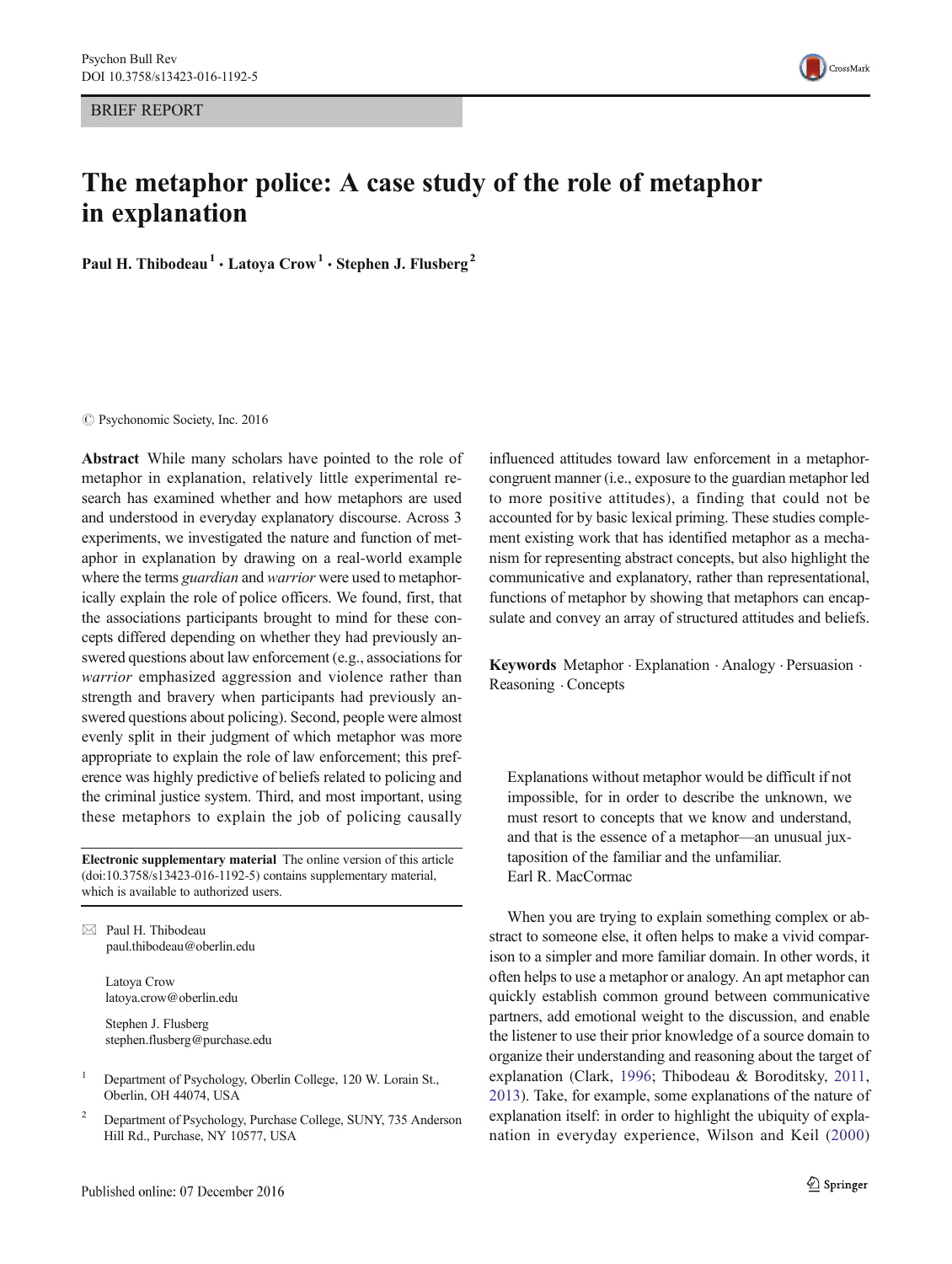remarked, "Explanation is a river that flows through human life" (p. 87). And in a chapter that appeared in the same edited volume, Alison Gopnik ([2000](#page-11-0)) famously explained the phenomenology (and evolutionary origins) of explanation by analogy to an orgasm.

Yet despite the recent explosion of research in psychology and the cognitive sciences into the nature of explanation, almost none of this work has directly examined the role of metaphor in this process. Similarly, though there has been a great deal of theoretical, linguistic, and experimental research into the nature and functions of metaphor in language and thought, scant attention has been paid to how metaphors are used and understood in the context of everyday explanatory discourse. Rather, most of the focus has been on the cognitive mechanisms underlying metaphor processing (e.g., Gentner, Bowdle, Wolff, & Boronat, [2001;](#page-10-0) Glucksberg & Keysar, [1990;](#page-11-0) Kao, Bergen, & Goodman, [2014\)](#page-11-0), the representational role metaphors play in abstract thinking (e.g., Boroditsky, [2000;](#page-10-0) Gibbs, [1994;](#page-11-0) Lakoff & Johnson, [1980;](#page-11-0) Lakoff & Núñez, [2000;](#page-11-0) Thibodeau & Boroditsky, [2011,](#page-11-0) [2013](#page-11-0)), and the persuasive power of metaphors in communication (e.g., Ottati, Rhoads, & Graesser, [1999](#page-11-0); Sopory & Dillard, [2002\)](#page-11-0).

Taken together, however, this work points to the potential power of metaphor as an explanatory device, since metaphors (and analogies) allow us to represent, understand, and reason about novel domains by subsuming them under familiar schematic knowledge structures (Gentner et al., [2001;](#page-10-0) Gentner & Gentner, [1982;](#page-10-0) Glucksberg & Keysar, [1990;](#page-11-0) Lakoff & Johnson, [1980](#page-11-0); Thibodeau & Boroditsky, [2011\)](#page-11-0). This process dovetails with subsumption or unificationist accounts of the structure and function of explanations developed by philosophers of science, which suggest that successful explanations situate the target of explanation under broad, unifying patterns or theories, guiding the learner to generalize and make predictions based on these more abstract schemata (Lombrozo, [2011](#page-11-0); Woodward, [2014\)](#page-11-0). Experimental research on the role of self-explanation in category learning provides empirical support for this approach to thinking about the nature of explanation: People prompted to explain (as opposed to describe) their decisions during learning are more likely to make inferences about the general rules governing category membership (Williams & Lombrozo, [2010](#page-11-0)). We suggest metaphors function as useful and efficient explanatory devices precisely because they situate the target of explanation in relation to a broad, structured body of knowledge already stored in longterm memory (i.e., knowledge of the metaphor vehicle), which is then available to drive generalizations, predictions, and inference about the target domain.

One real-world example of metaphor in explanation comes from a recent report prepared by President Obama's (Ramsey & Robinson,  $2015$ ) task force on 21st century policing: "Law enforcement culture should embrace a *guardian*—rather than a warrior—mindset to build trust and legitimacy both within agencies and with the public" (emphasis added; Ramsey & Robinson, [2015](#page-11-0), p. 1). The task force chose to communicate their central message by contrasting two metaphors for policing: the term warrior highlights the similarity between police officers and soldiers, who fight not just for their cause but also for their lives—an unfortunate reality of policing that is often pointed out in recruitment and training materials, as in "You could die today, tomorrow, or next Friday^ (Garcia, [2014,](#page-10-0) para. 3). The term guardian, on the other hand, emphasizes that protecting and serving the community is the core mission of police. We used this real-world example as test bed for investigating foundational questions about the nature and function of metaphor in explanation:

- 1. How is knowledge about a metaphorical source domain (guardian or warrior) activated in the context of a metaphorical explanation (about policing)?
- 2. Does preference for a given metaphorical source domain (police officers are more like guardians than warriors or vice versa) predict particular attitudes toward the target domain?
- 3. Are explanatory metaphors effective? That is, does using a specific metaphorical source domain during explanation affect listener conceptions of the target domain in a metaphor-congruent manner? If so, what cognitive processes are involved?

## Overview of studies

We present the results of three studies that explored the relationship between metaphors for and conceptions of policing. The goal of Study 1 was to investigate what the terms guardian and warrior mean in order to identify how they might influence peoples' conceptions of policing when used as explanatory metaphors, as well examine whether preference for one of the metaphors is predictive of attitudes toward law enforcement.

In Study 2 we asked whether the metaphors used in the service of explanation are persuasive. A growing body of evidence suggests that metaphorical framing can impact how people think and reason about complex social issues (e.g., Dweck, [2006;](#page-10-0) Hauser & Schwarz, [2014;](#page-11-0) Landau, Sullivan, & Greenberg, [2009;](#page-11-0) Sopory & Dillard, [2002](#page-11-0); Thibodeau & Boroditsky, [2011,](#page-11-0) [2013\)](#page-11-0). For example, describing a crime problem as a beast that is ravaging a city leads people to suggest more aggressive crime-fighting solutions compared to when the same problem is described as a virus (Thibodeau & Boroditsky, [2011](#page-11-0), [2013\)](#page-11-0). We hypothesized that a similar effect would be observed when metaphors were used in the service of framing an explanation; in other words, we expected that reading a statement explaining how police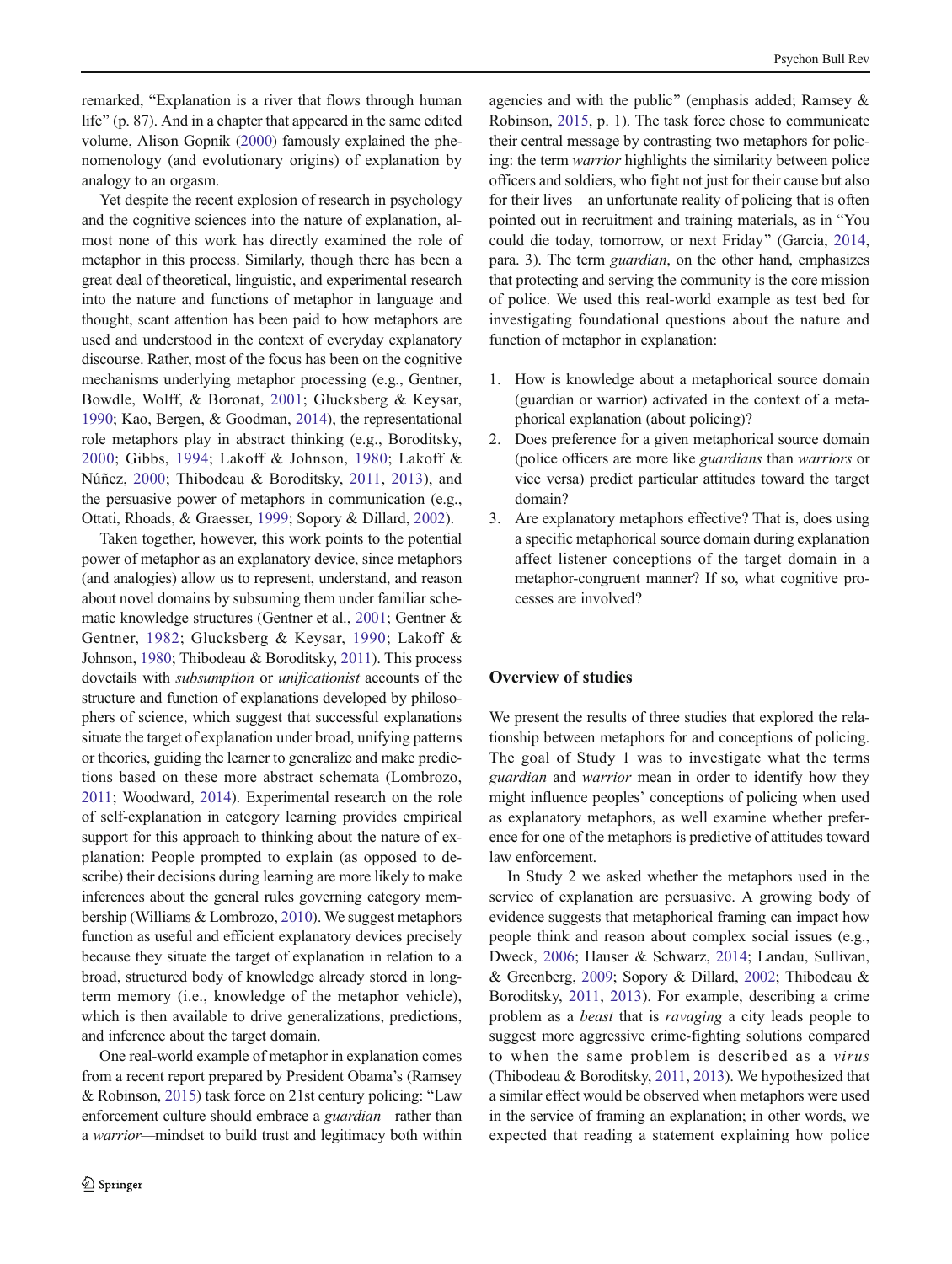officers are guardians of the community would lead people to a more positive view of role of law enforcement than reading a statement explaining how police officers are warriors of the community.

In Study 3, we tested whether the power of an explanatory metaphor is simply the result of lexical priming (cf. McGlone, [2011](#page-11-0)). Do people report more positive views of police when exposed to a guardian metaphor because activation from the word guardian spreads to positively valenced lexical associates like protection? Do people report more negative views of police when exposed to a warrior metaphor because activation in this case spreads to more negatively valenced lexical associates like war? Or, does the explanatory power of the words come from their explicit use as metaphors to describe policing? In this study, participants were asked to report their attitudes toward law enforcement either after listing a synonym to a target word (guardian or warrior) or after reading a metaphorical description of police (as guardians or warriors). We expected that presenting the word *guardian* or *warrior* in isolation, disconnected from a discussion of policing, would not influence attitudes about police (Thibodeau & Boroditsky, [2011](#page-11-0)).

This pattern of results would suggest that metaphors are useful in explanation at least in part because of the schematic knowledge structures that they bring to bear on the topic of discussion (Sopory & Dillard, [2002;](#page-11-0) Thibodeau & Boroditsky, [2011](#page-11-0)), and not simply because of the emotional valence they convey. That is, we argue that metaphors help to organize complex information about the target domain (policing) in terms of a more general and less complex source domain (guardian or warrior), which is subsequently available to guide reasoning. Quantifying the conceptual structure of these domains and testing for such an influence represents an important challenge for researchers interested in how metaphors shape thought (e.g., Keysar & Bly, [1995](#page-11-0)). We present one approach to this issue based on finer grained analyses of our key dependent measure after discussing the primary findings of the three studies. Data for all three studies are available on the Open Science Framework (osf.io/6twj8).

## Study 1: Guardians and warriors

Participants in Study 1 completed four tasks: they (1) listed words and concepts they associated with guardian and warrior, (2) answered targeted questions gauging their attitudes toward policing, (3) identified which metaphor guardian or warrior—they considered more appropriate to describe the current state of policing in the United States, and (4) explained why they chose the metaphor they did. We manipulated the order of the association-listing task so that some participants would generate associates to "guardian"

and "warrior" in a *neutral* context and others would generate associates to the terms in a policing context.

One salient dimension that appears to differentiate guardian and warrior metaphors for policing is the emotional valence that the metaphor vehicles convey. Explaining that police officers are guardians of the community seems to cast a much more positive light on policing. However, in a neutral context, both terms have been found to express a similarly positive valence ( $M_{\text{guardian}} = 6.50$ ,  $SD = 1.99$ ;  $M_{\text{warrior}} =$ 5.50,  $SD = 2.21$ ,  $t(38) = 1.50$ ,  $p = .14$ , according to a recent norming study of a large set of English words (Warriner, Kuperman, & Brysbaert, [2013\)](#page-11-0). Thus, the negative valence that the warrior metaphor conveys in a policing context seems to emerge from an interplay between the topic of discussion (policing) and source domain (warrior).

To test this possibility, we quantified the positive and negative valence of the associations that participants generated in response to *guardian* and *warrior* in a neutral and policing context using the Linguistic Inquiry and Word Count software (LIWC; Pennebaker, Chung, Ireland, Gonzales, & Booth, [2010\)](#page-11-0). We expected the word guardian to elicit positive associations in both contexts, but warrior to elicit more negative responses in a policing context because a warrior concept is less consistent with an idealized model of policing highlighting the combative, rather than protective, role of police (Stoughton, [2015](#page-11-0)).

At a theoretical level, this finding would support interactionist models of metaphor processing (e.g., Black, [1979\)](#page-10-0), which suggest that metaphoric vehicles like warrior are more than lexical primes and often convey different meanings in different contexts (Thibodeau & Durgin, [2011\)](#page-11-0). When a professional baseball player or college professor is described as a warrior, the phrase may highlight perseverance and strength in the face of adversity. However, when a police officer is described as a warrior, the comparison seems to emphasize qualities that are less desirable—drawing out a more negative (aggressive, violent, rash) sense of the word.

Consistent with the valence that guardian and warrior convey in a policing context, we expected to find a relationship between the metaphor that participants felt best captures the current state of policing and their attitudes toward law enforcement. That is, we expected participants who identified police officers as guardians to express a more positive attitude toward law enforcement and the criminal justice system compared to participants who identified police officers as warriors.

## Method

#### Participants

Participants in all three studies were recruited and paid through Amazon's Mechanical Turk. We required that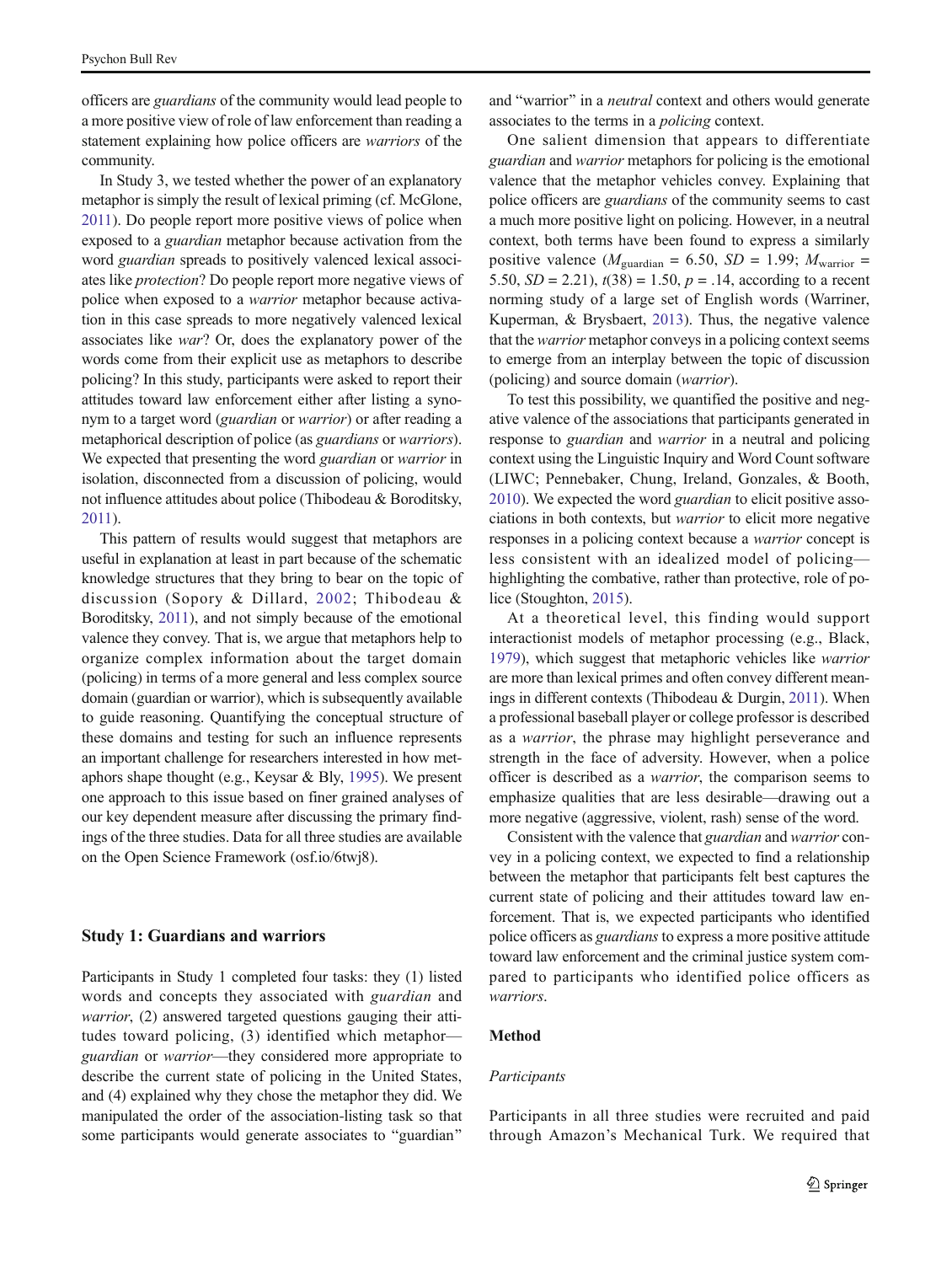<span id="page-3-0"></span>participants live in the U.S. and have an approval rating greater than 90 % on prior Turk tasks. At the end of the survey, participants were given a completion code; participants who failed to submit a correct completion code were excluded from analysis. Sample sizes were set to be consistent with (or larger) than recent work on linguistic framing (e.g., Dweck, [2006](#page-10-0); Hauser & Schwarz, [2014](#page-11-0); Landau et al., [2009](#page-11-0); Thibodeau & Boroditsky, [2011](#page-11-0), [2013\)](#page-11-0). Demographic information for all three samples is shown in Table 1.

#### Materials and design

There were two between-subjects conditions in the first study. One third of participants ( $n = 89$ ) were asked to list associations with the two target concepts (warrior and guardian) in isolation (a neutral context). These participants were not asked about their attitudes toward law enforcement. The other two thirds of participants ( $n = 192$ ) were presented with the same free association task, but only after responding to targeted questions about their views on policing (a policing context).

Free association All participants were asked two freeresponse questions: "What are some qualities of a warrior?" and "What are some qualities of a guardian?" The order of these two questions was counterbalanced across participants. We used the LIWC (Pennebaker et al., [2010](#page-11-0)) to count the number of words generated by participants and to quantify the responses along two target dimensions: the degree to which the responses expressed "positive" and "negative" valence. Words that indicate positive emotion is being expressed include care, kind, helpful, and strong (and cognates). Words that indicate negative emotion is being expressed include aggressive, fight, violent, and war (and cognates). The LIWC has been shown to reveal patterns of results that converge with other methodologies (e.g., human coding of qualitative data; Pennebaker & Chung, [2005\)](#page-11-0) and is a tool that can facilitate more consistent and objective measurement and analysis of qualitative data.

One potential limitation of the LIWC is that it reflects both the writer and what is being written about. Terms like "care"

Table 1 Demographic information by sample for Studies 1–3

are counted as indicating a positive valence, regardless of whether they are used in a phrase like "I care" or in a phrase like "guardian's care." However, a careful inspection of participants' responses to the prompts revealed that their descriptions focused on the prompts (i.e., we found no cases of a participant writing "I care," "I think," or "I feel"). Thus, we interpret the data generated by the LIWC as reflecting conceptions of the target concepts—guardian and warrior—rather than the participants themselves.

Attitudes toward policing An eight-item survey was developed to gauge participants' attitudes toward policing. Three of the questions were asked on a 7-point scale: "Police officers have a \_\_ job" (from very easy to very difficult), "Police officers are at maintaining law and order" (from very ineffective to very effective), and "How would you describe the criminal justice system in the U.S.?" (from very far from the ideal to very near to the ideal). The other five questions were two-alternative multiple choice, asking about whether participants thought police treated citizens equally (yes/no), whether they thought the police were more fair or unfair, more honest or deceitful, more selfish or selfless, and whether participants felt safe or unsafe around police officers.

Because the eight questions were highly related—both conceptually and empirically ( $\alpha = .79, .75,$  and .76 in Studies 1, 2, and 3, respectively)—they were combined into a single measure of attitudes toward policing for the primary analyses (items are analyzed separately in the Breaking Down Attitudes Toward Policing section). We used principal components analysis to combine the responses to the eight questions, using Varimax rotation (Mardia, Kent, & Bibby, [1980\)](#page-11-0). Principal components analysis is a statistical procedure for revealing the internal structure of a dataset with interrelated measures in a way that best explains the common variance of the data (Dunteman, [1989\)](#page-10-0). An inspection of the Scree and the Kaiser criterion (i.e., only one eigenvalue was greater than 1) confirmed that responses to the eight survey items were best explained by a single source of variance (more than 45 % of the variance in the responses was captured by the first factor; see Table [2](#page-4-0) for factor loadings).<sup>1</sup> The units of this dimension are centered and normalized; we have shifted them up by two units so that all of the reported means are positive.

Metaphor preference Participants who were asked about their attitudes toward policing were also asked (a) "Which metaphor (guardian or warrior) do you think better describes policing in the U.S. today?" and (b) "Which metaphor do you think better describes the ideal model of policing in the U.S.?" After making these judgments, participants were asked to

 $1$  It is worth noting that other reliable and valid psychological scales have also combined binary and Likert-scale responses into singular measures (e.g., the original 32 item Disgust Scale; see Haidt, McCauley, & Rozin, [1994](#page-11-0)).

|                        | Study 1    | Study 2     | Study 3    |
|------------------------|------------|-------------|------------|
| Sampled                | 300        | 350         | 800        |
| Analyzed               | 281        | 319         | 787        |
| Female                 | 55 %       | 62%         | 59 %       |
| Mean age               | 36.5(13.2) | 38.5 (13.4) | 35.2(11.4) |
| Race: White            | 78%        | 87%         | 78%        |
| Democrats; Republicans | 42 %; 23 % | 36 %; 23 %  | 39 %, 23 % |
| Conservativeness       | 42.5(28.1) | 44.0 (27.9) | 43.9(26.5) |
|                        |            |             |            |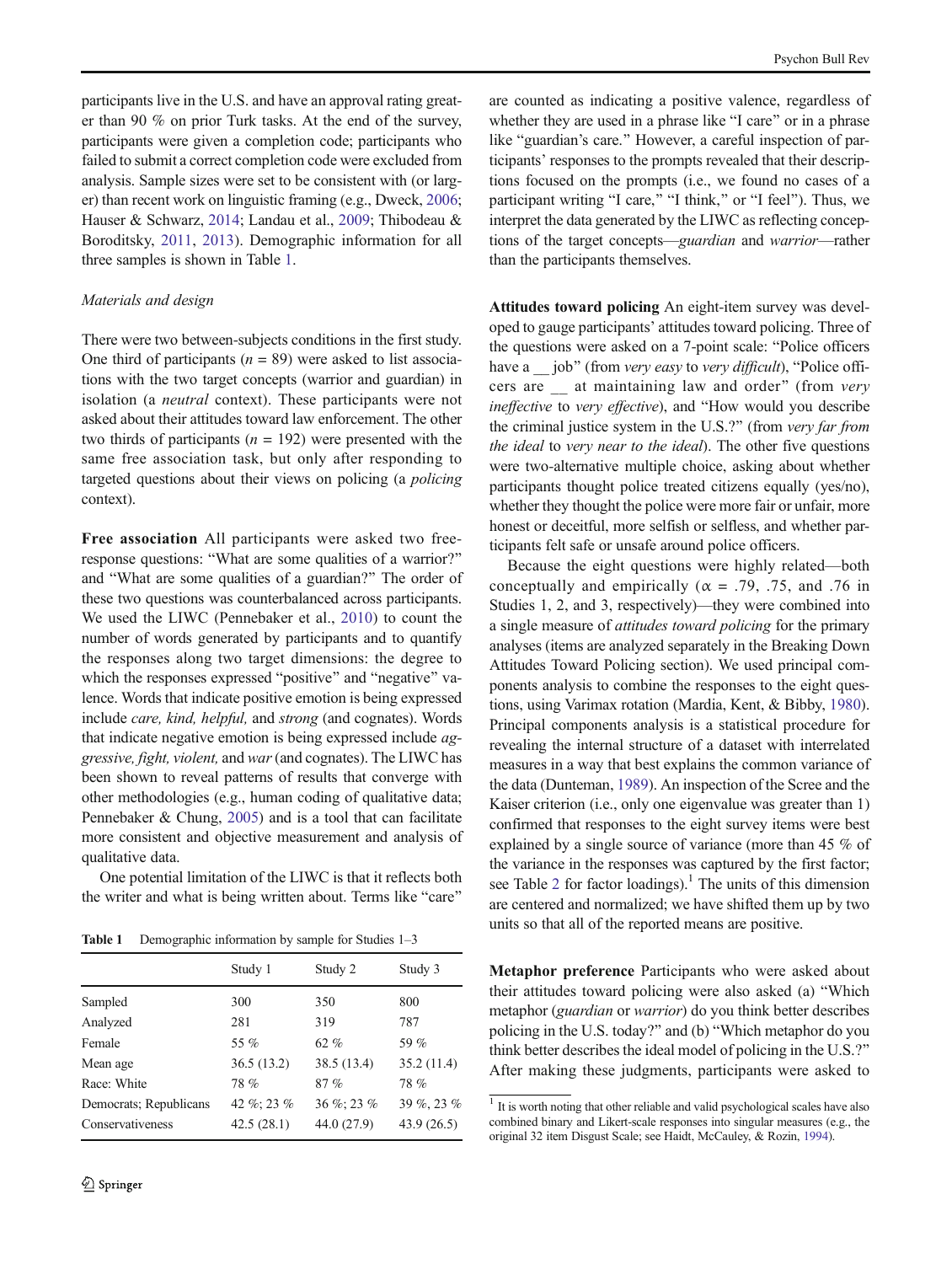<span id="page-4-0"></span>

|         | Job difficulty | Efficacy | Equal | Fair | Honest | <b>Selfless</b>          | Safe | Justice system |
|---------|----------------|----------|-------|------|--------|--------------------------|------|----------------|
| Loading | .29            | $\cdot$  | .24   |      | .41    | $\overline{\phantom{0}}$ |      | ے د            |

explain the reasoning behind their answer to question (a). Two naïve coders categorized these responses as more "positive" or "negative" (Cohen's  $\kappa = .86$ ; disagreements were resolved in discussion).

We also analyzed participants' explanations with the LIWC. On the LIWC-based analysis, we were interested in whether participants extended the language of the metaphor they chose. We created two new dictionaries to do this: one for guardian and one for warrior. The guardian dictionary contained the 10 words (and cognates) that were most frequently generated by participants in response to "guardian" in a neutral context (e.g., care, protect, love)—excluding words that were also among the 10 most frequently generated in response to "warrior" (e.g., strong). The *warrior* dictionary contained the 10 words (and cognates) that were most frequently, and uniquely, provided in response to "warrior" in a neutral context (e.g., brave, fearless, tough; see supplement for LIWC dictionaries). The words "guardian" and "warrior" were not included in either dictionary.

Background questions At the end of the study, all participants were asked about their gender, age, political ideology (on a continuous scale from 0, very liberal, to 100, very conservative), political affiliation (categorically as Democrat, Republican, or Independent), and racial identity (see Table [1](#page-3-0) and supplement).

# Results

# Free association: What do people associate with guardians and warriors within and outside of a policing context?

Our first goal was to gauge what the words guardian and warrior mean—both in a neutral and policing context—by using the LIWC to quantify the valence of participants' associations with the terms (see Table 3). A two-way mixed ANOVAwith predictors for term (guardian or warrior; within subjects) and context (neutral or policing; between subjects) revealed no differences in the number of words that participants used to respond to the prompts,  $Fs < .6$ ,  $ps > .4$ , suggesting that the quantity of associations that people had with the two concepts was similar and independent of the context in which they were probed.

However, a three-way ANOVA with predictors for term (guardian or warrior), context (neutral or policing), and valence (positive and negative) revealed a significant three-way interaction,  $F(1, 837) = 10.93$ ,  $p < .001$ , suggesting that the emotional content of these responses differed—by concept and by context. As shown in the left panel of Fig. [1,](#page-5-0) the terms elicited similar levels of positive emotion in a neutral context,  $t(88) = .95$ ,  $p = .346$ , but *guardian* elicited marginally more positive emotion than *warrior* in policing context,  $t(191) =$ 1.79,  $p = .075$ ,  $d = .13$ . As shown in the right panel of Fig. [1,](#page-5-0) warrior elicited more negative emotion in both a neutral,  $t(88) = 5.49$ ,  $p < .001$ ,  $d = .82$ , and policing context,  $t(191) = 12.44, p < .001, d = 1.27$ . This suggests that the term warrior conveys a more negative valence overall. However, the context manipulation had a much stronger impact on participants' responses to warrior than guardian. Participants responded somewhat less positively,  $t(279) = 4.81$ ,  $p < .001$ ,  $d = .60$ , and more negatively,  $t(279) = 2.40$ ,  $p = .017$ ,  $d = .34$ , to guardian in a policing, compared to a neutral, context; they responded much less positively,  $t(279) = 6.18$ ,  $p < .001$ ,  $d =$ .76, and much more negatively,  $t(279) = 5.09$ ,  $p < .001$ ,  $d =$ .70, to *warrior* in a policing, compared to a neutral, context. In other words, although *warrior* seems to convey more negative valence than *guardian* overall, using the term to describe police officers seems to draw out an especially negative connotation of the word.

These patterns can also be seen in the most common words used to describe a guardian and warrior (see Table [4](#page-5-0)). The word strong appears frequently in responses to both words in both contexts. However, considering the full scope of frequent words suggests that guardian calls to mind an image of

Table 3 Means (and SDs) for target dimensions computed by the Linguistic Inquiry and Word Count software by context (neutral or policing) and term (guardian or warrior)

| Dimension  | Neutral $(n = 89)$ |               | Policing $(n = 192)$ |               |
|------------|--------------------|---------------|----------------------|---------------|
|            | Guardian           | Warrior       | Guardian             | Warrior       |
| Word count | 7.79(10.35)        | 7.74 (7.74)   | 8.56(8.15)           | 8.47 (8.08)   |
| Positive   | 38.07 (30.02)      | 41.10 (33.22) | 21.43 (25.44)        | 18.00 (27.04) |
| Negative   | 0.73(2.75)         | 9.91(16.62)   | 2.30(5.86)           | 23.63 (23.07) |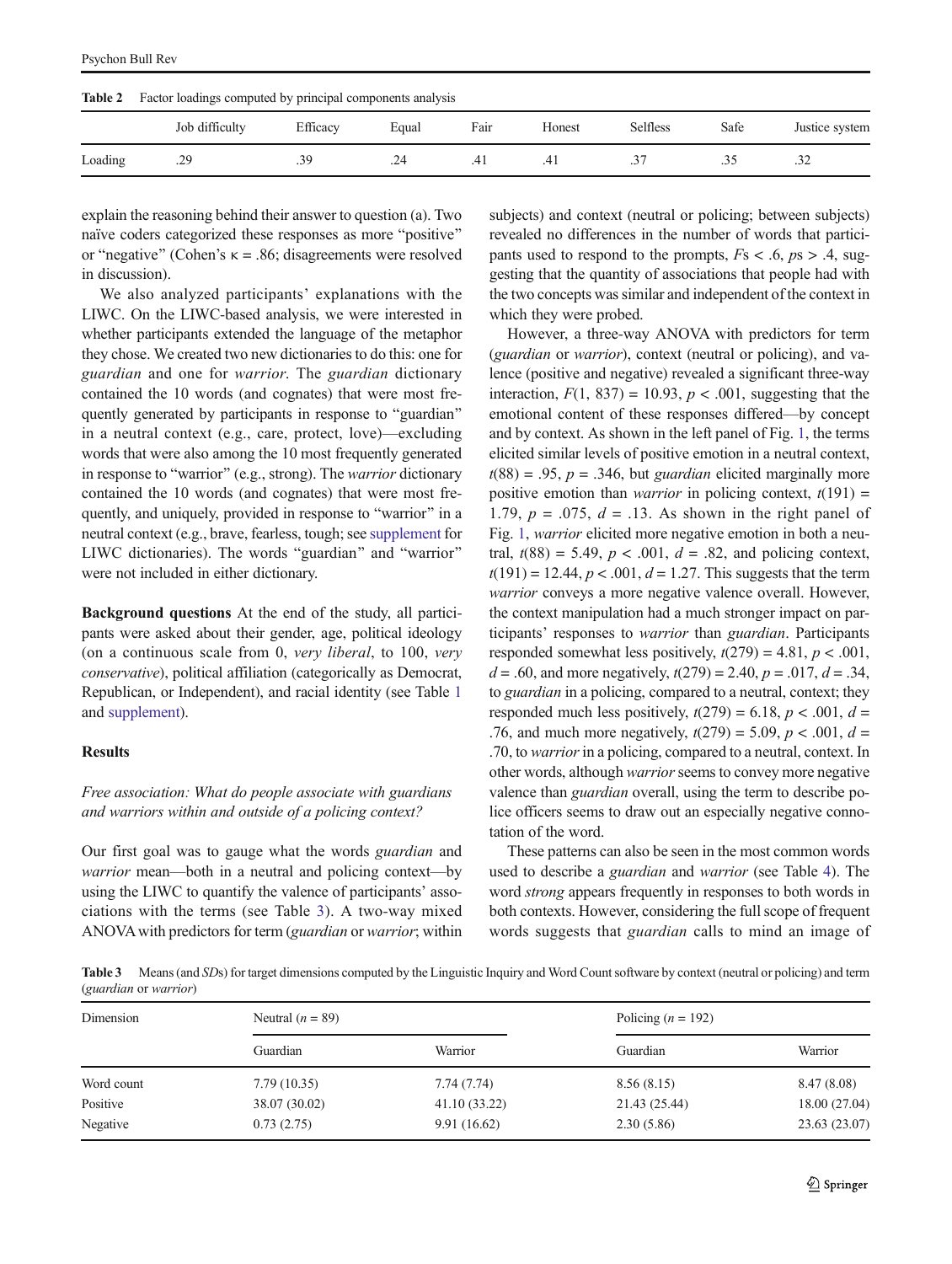<span id="page-5-0"></span>

Fig. 1 Positive (left) and negative (right) valence associated with the *guardian* and warrior terms by context (neutral or policing), as quantified by the Linguistic Inquiry and Word Count software. Error bars denote standard errors of the means

compassionate protection, whereas warrior makes violence more salient, especially in a policing context.

#### Attitudes toward policing

A second way in which we quantified what the metaphors mean was by asking people to choose whether they thought police officers were more like guardians or warriors of the community. Overall, 82 % of participants reported thinking that police officers should, ideally, strive to be guardians of the community,  $\chi^2(1, N = 192) = 77.52, p < .001$ . However, only 60 % of participants reported thinking that the guardian metaphor more accurately describes the current state of policing in the U.S.,  $\chi^2(1, N = 192) = 7.52$ ,  $p = .006$ . This latter judgment was highly predictive of participants' attitudes toward policing,  $t(190) = 6.84$ ,  $p < .001$ ,  $d = 1.01$ . As illustrated in the leftmost bars of Fig. [2,](#page-6-0) participants who identified police officers as *guardians* ( $M = 2.58$ ,  $SD = 1.51$ ) reported a more positive view of policing than participants who identified police officers as *warriors* ( $M = 0.70$ ,  $SD = 2.29$ ).

## How do people explain which metaphor they think is more accurate?

Finally, at the end of the first study, participants were asked to explain why they chose the guardian or warrior metaphor to describe how they think about policing. Explanations for why people chose the guardian metaphor tended to emphasize the protective or defensive role that police officers play in society, whereas explanations for why people chose the *warrior* metaphor tended to focus on the police force's capacity for violence.

Using the LIWC to quantify the tone of responses revealed a statistically significant interaction between the metaphor chosen (guardian or warrior) and valence (positive or negative),  $F(1, 190) = 9.42$ ,  $p = .002$ . Participants' explanations were similarly positive for why they chose *guardian*  $(M =$ 2.40,  $SD = 5.19$ ) or *warrior* ( $M = 1.98$ ,  $SD = 4.75$ ),  $t(190) =$ .56,  $p = .575$ , but explanations for choosing *warrior* ( $M =$ 7.43,  $SD = 11.51$ ) were significantly more negative than explanations for choosing *guardian* ( $M = 3.10$ ,  $SD = 6.20$ ),  $t(190) = 3.37, p < .001, d = .50.$ 

A similar pattern emerged when two naïve coders categorized participants' explanations as "positive" or "negative." Of the 60 % of participants who chose the guardian metaphor, 96 % described positive qualities of police officers or their impact on the community. Of the 40 % of participants who chose the warrior metaphor, only 13 % described positive features of policing,  $\chi^2(1) = 130.96, p < .001$ .

Interestingly, participants often used language that extended the guardian and warrior metaphors in their explanations, further suggesting that the metaphors provided a structure for

Table 4 The five most frequent words used to describe *guardian* and *warrior* in a neutral and policing context. The number of times each word appeared is shown in parentheses

| Frequency Rank | Neutral context $(n = 89)$ |               | Policing context ( $n = 192$ ) |                 |
|----------------|----------------------------|---------------|--------------------------------|-----------------|
|                | Guardian                   | Warrior       | Guardian                       | Warrior         |
|                | Caring $(29)$              | Strong $(46)$ | Protect $(28)$                 | Strong $(32)$   |
| 2              | Protect $(26)$             | Brave $(29)$  | Caring $(20)$                  | Aggressive (30) |
| 3              | Loving $(14)$              | Fearless (18) | Strong $(15)$                  | Fight $(28)$    |
| $\overline{4}$ | Kind $(12)$                | Tough $(12)$  | Safe $(12)$                    | Brave $(25)$    |
| 5.             | Strong $(10)$              | Fight $(9)$   | Watchful (9)                   | Violent (18)    |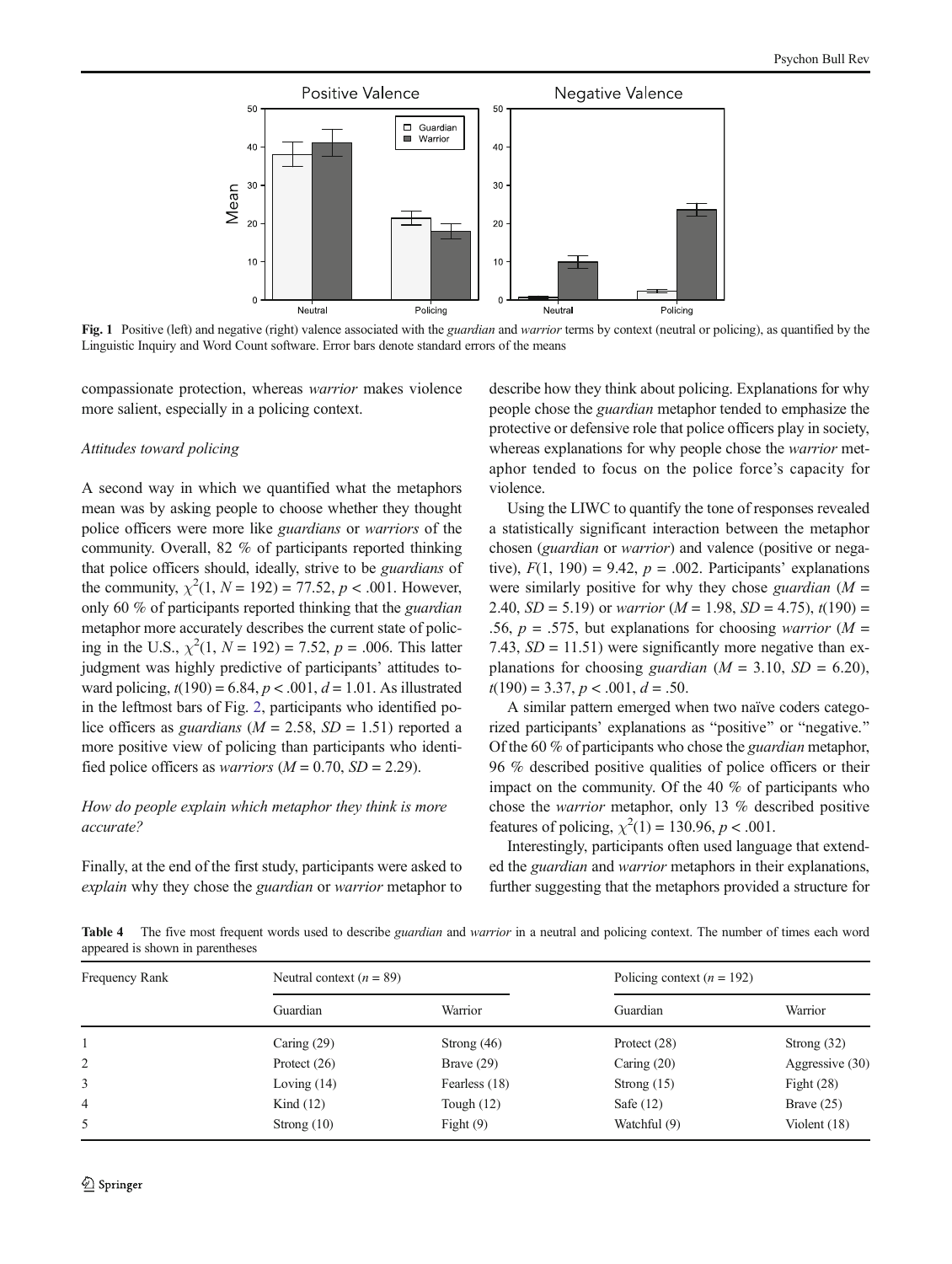<span id="page-6-0"></span>

Fig. 2 Attitudes toward policing as a function of metaphor preference in Study 1 (the correlational study), and either as a function of which metaphor was used to explain the role of polices officers in Studies 2 and 3 or the lexical prime that participants saw in Study 3. Higher scores indicate more positive attitudes. Error bars represent standard errors of the means

thinking about police. For example, two explanations for choosing the warrior metaphor described police officers as "armed and looking for people to *capture*" and "prone to  $battle$ "; one stated that "there is a thin line between chaos and civility." To quantify this tendency to extend the metaphor, we created a guardian dictionary and a warrior dictionary in the LIWC: the dictionaries were built from the freeassociation data—from the 89 participants who listed associations to guardian and warrior in a neutral context; then they were used to analyze the explanations generated by the other 192 participants in Study 1 (i.e., the ones who answered questions about policing). We found that people who thought guardian was a better metaphor for policing used more guardian language ( $M = 9.75$ ,  $SD = 13.98$ ) to explain their choice than people who thought warrior was a better metaphor for policing  $(M = 2.43, SD = 11.63)$ ,  $t(190) = 3.79, p <$ .001,  $d = 0.56$ . On the other hand, people who thought *warrior* was a better metaphor for policing use more warrior language  $(M = 3.31, SD = 7.65)$  to explain their choice than people who thought *guardian* was a better metaphor for policing  $(M =$ 0.60,  $SD = 3.10$ ,  $t(190) = 3.41$ ,  $p < .001$ ,  $d = .50$ .

### Discussion

The results of Study 1 revealed that the associations people brought to mind for the terms guardian and warrior differed depending on whether or not they had previously answered questions about law enforcement: associations for both concepts were overwhelmingly positive when probed in a neutral context; however, associations with "warrior" were especially negative when participants had previously answered questions about policing, emphasizing aggression and violence rather than strength and bravery.

This finding is consistent with the observation that people selectively import knowledge of a source domain in the service of metaphor comprehension. The word jail, for example, brings to mind different associations when you are describing where your inebriated friend spent the night than when you are (metaphorically) describing your job (as in, "my job is a jail"). This has been taken as evidence that (some) metaphors may be processed as category-inclusion statements, where the source domain functions as a prototypical exemplar of a broader schematic concept that the target domain is then placed into (e.g., a jail is prototypical example of a dreadful confining space you cannot leave, much like some people's jobs; see Glucksberg & Keysar, [1990](#page-11-0)). In other words, the specific associations and relational structure that are transferred from a given source domain (e.g., warrior) depend on the topic of discussion (Black, [1979](#page-10-0)). The meanings of metaphoric vehicles, like the meanings of words and phrases in general, are not static but can change dramatically as a function of the context in which they are used (Thibodeau & Durgin, [2011](#page-11-0)).

Another key finding of Study 1 that builds on this insight was that participants were almost evenly split in their judgment of which metaphor—guardian or warrior—was more appropriate to explain the role of law enforcement, and this preference was highly predictive of participants' attitudes toward policing. People who think of police officers as guardians of the community reported a more positive view of policing. Interestingly, when people explained *why* they chose a specific metaphor, they often extended their preferred metaphor in the service of their explanation. These results support the view that metaphors play a key role in how people represent and reason about complex domains, and highlight the utility of metaphor as an explanatory device that helps people make sense of and communicate about complicated subjects.

One important issue that Study 1 did not address is whether or not explanatory metaphors actually affect how listeners understand and think about the target of explanation. In promoting the role of police as the guardians (and not warriors) of the community, one important goal of the Obama task force has been to persuade the public that how we think about law enforcement needs to change. Therefore, in Study 2 we tested whether explaining the role of police officers using these metaphors would influence participant attitudes toward policing.

#### Study 2: Testing explanatory metaphors

### Method

#### Participants

Data from 350 participants were collected for Study 2, also from Mechanical Turk, using the same inclusion criteria as Study 1, which left data from 319 participants for analysis (see Table [1\)](#page-3-0).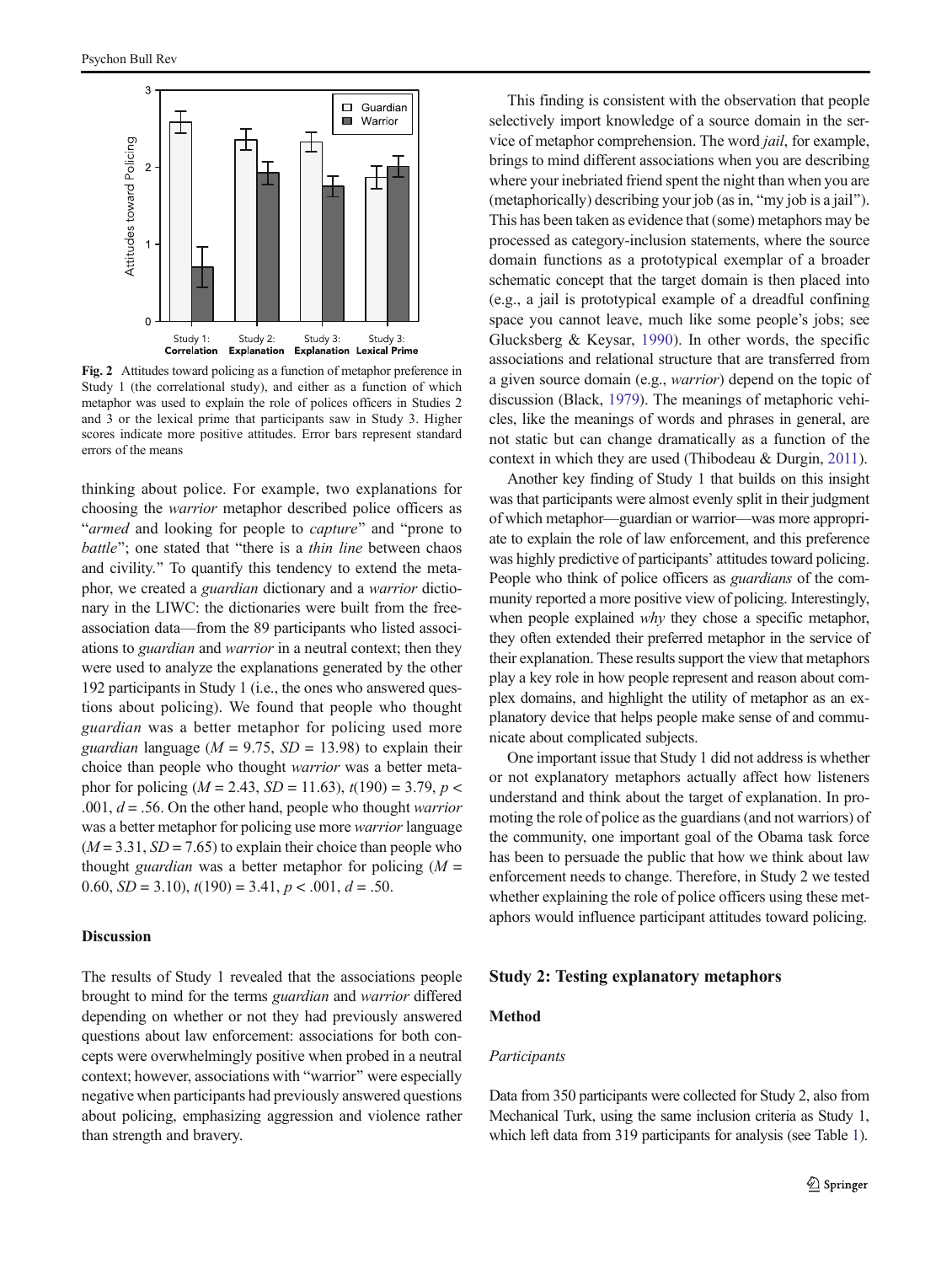There were two between-subjects conditions in Study 2, which varied in how they (metaphorically) explained the role of police officers. One read, "Police officers are the *guardians* of modern communities—strong men and women who serve a vital role in society, often placing themselves in harm's way in order to *protect* their fellow citizens," while the other explained, "Police officers are the warriors of modern communities—strong men and women who serve a vital role in society, often placing themselves in harm's way in order to fight for their fellow citizens" (italics added). Of note, in addition to a difference in the metaphor used to describe police officers, the *guardian* condition highlighted that police officers strive to "protect" citizens, while the *warrior* condition emphasized that police officers "fight for" their fellow citizens. These were the most common verbs associated with two terms and were included in Study 2 to stress different ways of conceptualizing law enforcement. To ensure that differences between conditions were the result of the explanatory metaphors, and not these verbs, however, we used more consistent phrasing in Study 3.

After participants read the description of police officers, they responded to the same eight questions about their attitudes toward policing and the same demographic and background questions as in Study 1.

## **Results**

As illustrated in Fig. [2](#page-6-0), participants who read that police officers are *guardians* of the community ( $M = 2.36$ ,  $SD = 1.71$ ) reported a more positive attitude toward policing than participants who read that police officers are warriors of the community ( $M = 2.08$ ,  $SD = 1.86$ ),  $t(317) = 2.16$ ,  $p = .032$ ,  $d = .24$ .

## **Discussion**

The results of Study 2 revealed that explanatory metaphors causally impacted people's attitudes towards law enforcement. Participants who were exposed to the guardian metaphor expressed more positive views of the police than participants exposed to the warrior metaphor. A follow-up study—described in detail in the online Supplementary Material—also found that exposure to the guardian metaphor made people more likely think that the demographic characteristics of a police force should match the demographic characteristics of the communities they serve, and less likely support the view that police should have access to military-grade weaponry. These findings suggest that metaphors may be especially useful when the speaker's goal is to influence the listener's attitudes toward the target of explanation.

There are two potential limitations of Study 2 that are addressed in Study 3. First, as noted above, the two conditions in Study 2 differed not only in how they metaphorically explained the role of police officers in the community but also with respect to the verbs used to describe police officers (as seeking to "protect" vs. "fight for" the community). Thus, it is possible that the difference in conditions resulted from a difference in these verbs rather than the explanatory metaphors.

Second, it may be the case that the words guardian and warrior do not need to be used as metaphors to influence people's conception of policing. Just as these words seem to take on a different meaning in a policing context, the meaning of police may differ depending on whether people have recently been exposed to the word guardian or warrior, regardless of whether the term is used to metaphorically explain the role of police officers in the community. For example, it may simply be that exposure to the term warrior primes more negative thoughts and feelings, which results in more negative attitudes toward law enforcement across the board. Though we think it is likely that metaphor framing effects result in part from the low-level spread of activation from the metaphor vehicle (see Flusberg, Thibodeau, Sternberg, & Glick, [2010;](#page-10-0) Thibodeau, [2016\)](#page-11-0), we expected explanatory metaphors to be most influential when used explicitly to frame the topic of discussion. We tested this possibility in Study 3.

## Study 3: Lexical priming

## Method

#### Participants

Data from 800 participants were collected for Study 3, also from Mechanical Turk, using the same inclusion criteria as Studies 1 and 2, which left data from 787 participants for analysis.

## Materials and design

In Study 3, half of the participants were presented with a metaphorical description of police before being asked about their attitudes toward policing. The descriptions were similar to those of Study 2, but, importantly, only differed in the metaphoric frame. The explanation comparing police officers to guardians read, "Police officers are the guardians of modern communities. They are strong men and women who serve a vital role in society.^ The explanation comparing police officers to warriors read, "Police officers are the warriors of modern communities. They are strong men and women who serve a vital role in society" (emphasis added).

The other half of participants were asked to list a synonym to either guardian or warrior on one screen, and then were presented with a nonmetaphorical description of police on the following screen ("Police officers are strong men and women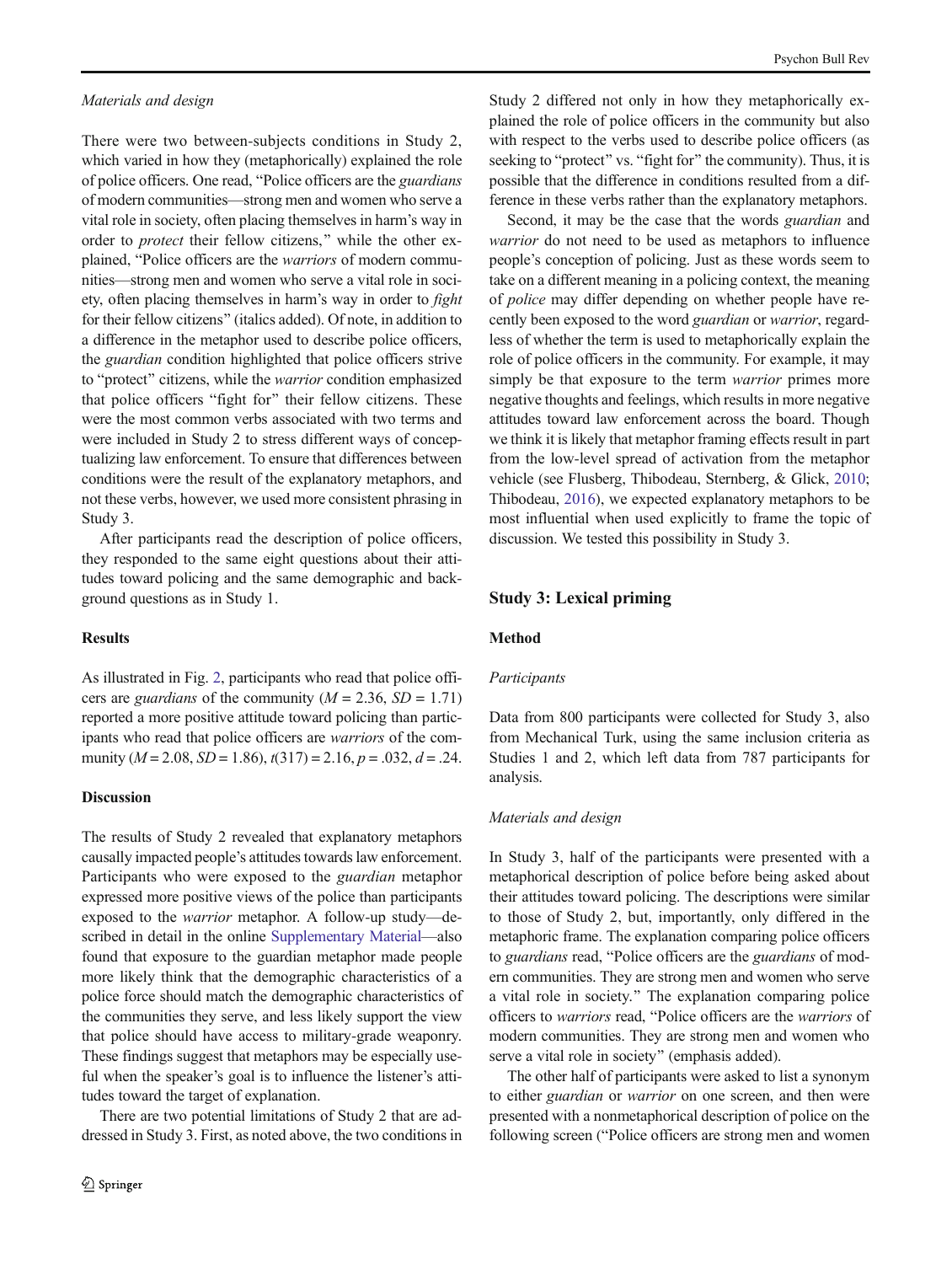who serve a vital role in society" before being asked about their attitudes toward law enforcement. The most common synonyms given for guardian were protector (38 %), parent (23 %), and *caretaker* (12 %). The most common synonyms given for warrior were fighter (55 %), soldier (29 %), and hero (4 %).

Finally, participants were asked the same background and demographic questions as in Studies 1 and 2.

## **Results**

The goal of Study 3 was to test whether the effects found in Study 2 were the result of the explanatory metaphor or simply the result of lexical priming. A between-subjects ANOVA with predictors for term (*guardian* or *warrior*) and task (explanatory metaphor or synonym) on participants' attitudes toward policing revealed a statistically significant interaction between the two factors,  $F(1, 783) = 6.922$ ,  $p = .009$ . Neither main effect was statistically significant,  $ps > 0.1$ . Planned pairwise comparisons revealed that participants reported more positive attitudes toward policing after reading that police officers were guardians  $(M = 2.33, SD = 1.71)$  than warriors ( $M = 1.75$ ,  $SD = 1.87$ ),  $t(387) = 3.16$ ,  $p = .002$ ,  $d =$ .32; in contrast, there was no difference between the two conditions in which participants listed a synonym—for guardian  $(M = 1.87, SD = 2.06)$  or warrior  $(M = 2.01, SD = 1.97)$ ,  $t(396) = .70, p = .486.$ 

In addition, participants reported more favorable views of policing when guardian was used as an explanatory metaphor than a lexical prime,  $t(382) = 2.36$ ,  $p = .019$ ,  $d = .24$ . There was no difference in attitudes toward policing as a function of how *warrior* was used,  $t(401) = 1.36$ ,  $p = .175$ ,  $d = .14$ . These effects are illustrated in the two rightmost pairs of bars in Fig. [2.](#page-6-0)

## **Discussion**

The results of Study 3 replicated and extended the results of Study 2. Participants who read that police officers are guardians of the community reported more positive attitudes toward policing than participants who read that police officers are warriors of the community. On the other hand, participants who listed a synonym for *guardian* did not report more positive attitudes toward policing compared to participants who listed a synonym for warrior. This suggests that explanatory metaphors are most influential when used explicitly to frame the topic of discussion, and that lexical priming cannot fully account for these effects.

So far, we have focused on the emotional valence of the terms guardian and warrior because one way in which explanatory metaphors seem to influence how people think is by casting the topic of discussion in a more positive or negative light. We do not think this is the only way in which explanatory metaphors influence thought, however—although it may be easiest to quantify. For one thing, the results of Study 1 demonstrate that the term warrior calls to mind more negatively valenced associations than guardian, even in a neutral context. If the only mechanism at work in these studies were the activation of negative affect, we would have expected the lexical priming manipulation in Study 3 to result in a similar shift in attitudes toward law enforcement as the metaphorical framing manipulation. As illustrated in Fig. [2,](#page-6-0) this was certainly not the case.

In addition to conveying emotional resonance, therefore, we suggest explanatory metaphors work in part by helping to situate the target of explanation under a broader (and more familiar) schematic domain (e.g., *guardians*), which the listener can then use in the service of reasoning. In other words, metaphors facilitate the subsumptive or unifying function of explanation (Lombrozo, [2011](#page-11-0); Williams & Lombrozo, [2010;](#page-11-0) Woodward, [2014\)](#page-11-0) by providing a candidate schema or pattern (e.g., police officers have the properties of and behave like guardians) for thinking about the target of explanation (e.g., Flusberg et al., [2010](#page-10-0); Gentner et al., [2001;](#page-10-0) Glucksberg & Keysar, [1990;](#page-11-0) Sopory & Dillard, [2002](#page-11-0)).

Notably, this account makes specific predictions about how participants in Studies 2 and 3 should be affected by the explanatory metaphors. Namely, the metaphors should have a larger effect on survey items that directly tap into the actual entailments of the guardian and warrior metaphors and a smaller effect on items that do not. Next, we use the results of Study 1 to identify specific ways in which an explanation that metaphorically describes polices officers as guardians or warriors should affect peoples' conception of law enforcement. Then we test whether the explanatory metaphors used in Studies 2 and 3 actually resulted in patterns of responding that reflected these more nuanced predictions.

## Breaking down attitudes toward policing

## Method

In our analysis of Studies 1–3, we treated responses to eight target questions about participants' attitudes toward policing as a unified measure. Here we analyze responses to different types of questions separately. Recall that three of the questions were rated on 7-point scales: asking participants to judge how difficult it is to be a police officer (difficulty), how effectively the police have enforced the law (efficacy), and how fairly the criminal justice system treats citizens (justice system). Participants were also asked five binary questions: whether or not they think the police treat people equally, fairly, honestly, selflessly, and whether they feel safe around police officers. For the present analysis, we combined responses to these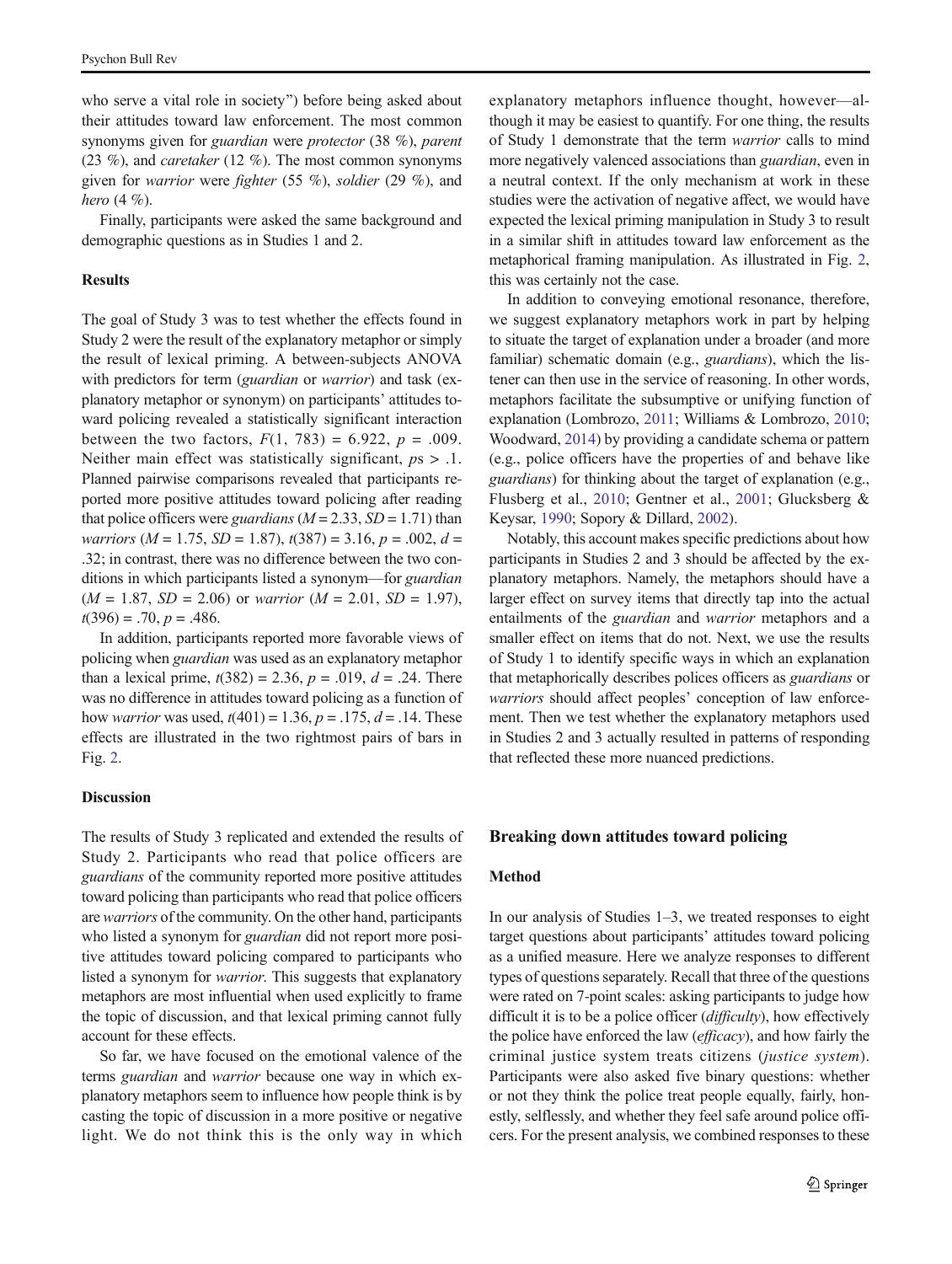binary questions ( $\alpha = .79, .73,$  and  $.75$  in Studies 1, 2, and 3, respectively) into a fourth scalar measure (police officers).

First, we examined how well participants' endorsement of the guardian or warrior metaphors for policing in Study 1 predicted the four outcome measures. Then we tested how strongly the explanatory metaphors influenced these measures in Studies 2 and 3. For brevity, we have pooled the data from Studies 2 and 3 (excluding the condition in which participants listed a synonym for guardian or warrior in Study 3); there was no overall difference in participants' attitudes toward policing by Study (2 or 3) or interaction between metaphor condition (guardian vs. warrior) and Study,  $ps > .4$ .

## **Results**

As shown in Table 5, the results of the correlational study (Study 1) suggest that that the two metaphors for policing describe some aspects of policing more aptly than others,  $F(3, 570) = 14.29$ ,  $p < .001$ . Specifically, participants who endorsed the guardian metaphor over the warrior metaphor reported a much more favorable view of *police officers*,  $t(190)$  $= 6.86, p < .001, d = 1.01$ , and the criminal justice system,  $t(190) = 6.42, p < .001, d = .94$ . Although the *guardian* metaphor was also associated with thinking that it was somewhat more *difficult* to be a police officer,  $t(190) = 1.97$ ,  $p = .051$ ,  $d =$ .29, and thinking police officers were more *effective* at maintaining law and order,  $t(190) = 4.46$ ,  $p < .001$ ,  $d = .66$ , participants' choice of metaphor was less predictive of these assessments.

Table 5 shows that the influence of the explanatory metaphors (in Studies 2 and 3) mirrored this pattern—with a stronger influence on participants' responses to some questions and a weaker influence on responses to others,  $F(3, 2118) = 3.56$ ,  $p = .014$ . Specifically, the framing manipulation had a more pronounced influence on participants' views of police officers,  $t(706) = 3.74, p < .001, d = .28,$  and the criminal justice system,  $t(706) = 3.73$ ,  $p < .001$ ,  $d = .28$ , and a lesser influence on judgments of how difficult it was to be a police officer,  $t(706) = 1.41$ ,  $p = .159$ ,  $d = .11$ , and how *effectively* the police have maintained law and order,  $t(706) = 2.27$ ,  $p = .023$ ,  $d = .17$ (see Fig. 3 for a comparison of effect sizes).

Table 5 Mean judgments (and SDs) of four subcomponents of participants' attitudes toward policing as a function of which metaphor participants chose to describe police officers (Study 1) or which metaphor



Fig. 3 Comparison of effect sizes (Cohen's d) from Study 1 on four outcome measures (as a function of which metaphor participants thought more accurately described the police) to effect sizes elicited from the explanatory metaphor in Studies 2 and 3 (pooled data)

The relationship between these patterns of results—from a situation in which participants explicitly compared the metaphors and chose one deliberately to express how they thought about policing (Study 1) and a situation in which the metaphors were used to explain the role of police officers in the community (Studies 2 and 3)—suggests that these explanatory metaphors capture and convey more than an emotional tone. Instead, these metaphor vehicles seem to instantiate different schematic knowledge structures for thinking about policing and the criminal justice system (Boroditsky, [2000;](#page-10-0) Gibbs, [1994;](#page-11-0) Lakoff & Johnson, [1980;](#page-11-0) Thibodeau & Boroditsky, [2011\)](#page-11-0).

# General discussion

Across three studies, we investigated the role metaphors play in the process of explanation using a real-world case study of police metaphors. Study 1 revealed that participants who considered police to be *guardians* expressed more positive attitudes toward law enforcement and felt the justice system was

was used to explain the role of police officers in the community (Studies 2 and 3)

|                | Study 1: Correlational |                    | Studies 2 and 3: Explanatory |                       |
|----------------|------------------------|--------------------|------------------------------|-----------------------|
|                | Guardian ( $n = 115$ ) | Warrior $(n = 77)$ | Guardian ( $n = 348$ )       | Warrior ( $n = 360$ ) |
| Difficulty     | 6.36(1.00)             | 6.05(1.12)         | 6.64(0.83)                   | 6.33(1.00)            |
| Efficacy       | 5.50(0.86)             | 4.75(1.47)         | 5.36(1.19)                   | 5.16(1.23)            |
| Justice system | 2.99(0.84)             | 2.19(0.84)         | 2.84(0.98)                   | 2.57(0.96)            |
| Police officer | 3.75(1.30)             | 2.23(1.76)         | 3.47(1.36)                   | 3.07(1.47)            |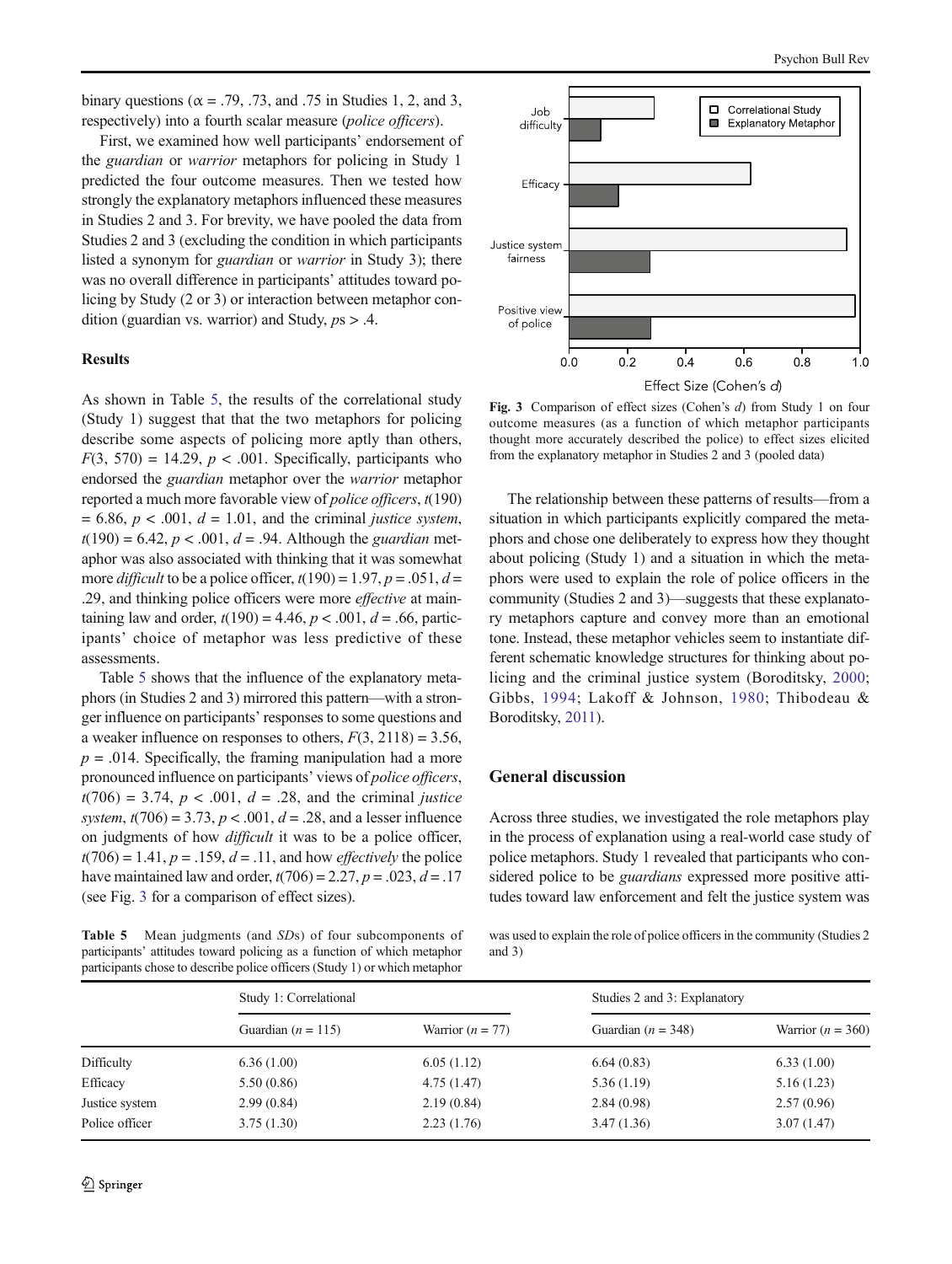<span id="page-10-0"></span>more fair and effective than those who considered police to be warriors. What's more, in explaining why they chose the metaphor they did, participants often extended the metaphor itself in the service of their explanation. This suggests that they were using the metaphor to organize and structure their reasoning about the domain of law enforcement. Consistent with previous work on metaphor comprehension, Study 1 also revealed that associations with "warriors" and "guardians" differed depending on whether they were probed in a neutral or policing context. This highlights the fact that schematic knowledge of the source domain is dynamically brought to bear on the target domain (Black, 1979; Glucksberg & Keysar, [1990](#page-11-0); Lakoff & Johnson, [1980\)](#page-11-0). A given metaphor vehicle will not have the same effect on reasoning in all contexts (e.g., warrior metaphors are not always negatively valenced).

The results of Study 2 demonstrated that metaphors can be effective explanatory devices: using the guardian versus warrior metaphor to explain the job of policing causally influenced peoples' conceptions of policing, giving rise to more positive attitudes overall. This is consistent with previous work showing that metaphor framing can influence how people represent and reason about complex social issues (Sopory & Dillard, [2002;](#page-11-0) Thibodeau & Boroditsky, [2011](#page-11-0), [2013\)](#page-11-0). Study 3 revealed that this was not merely a result of lexical priming: The metaphor had to appear in the context of the explanation itself in order to exert a causal influence on participants' attitudes. Additional analyses examining specific aspects of participants' attitudes toward policing and the criminal justice system further support the view that these metaphors instantiate different conceptual entailments.

Taken together, these findings help illuminate why metaphors are useful tools in the process of explanation. Metaphors allow us to represent a complex, abstract, or novel domain in terms of a familiar and often simpler conceptual schema that we already understand. Thus, when we explain something using an appropriate metaphor, we can enrich listener understanding by encouraging them to use the knowledge they already have of the source domain to structure their thinking about the target of the explanation (Clark, 1996). This fits with a subsumption or unificationist account of the nature of explanation (Lombrozo, [2011](#page-11-0); Williams & Lombrozo, [2010](#page-11-0); Woodward, [2014\)](#page-11-0) and helps explain why metaphors and analogies play such an important role in both science education and scientific practice (Aubusson, Harrison, & Ritchie, 2005; Brown 2003; Gentner & Gentner, 1982; Gentner & Jeziorski, [1993\)](#page-11-0).

Finally, these studies highlight an often-underappreciated pragmatic feature of how explanations function in everyday communicative practice: When people explain things to someone else, they are not always just interested in increasing listener understanding as such; rather, they want the listener to think about the target of explanation in the same way they do. In other words, explanation often includes an element of persuasion. As our findings reveal, it is possible to think about the police using either a guardian or warrior metaphor, and the population we sampled was roughly split on this issue. And yet, as the authors of the Obama task force report were hoping, using one of these metaphors in particular during the course of explanation had an effect on how our participants came to conceptualize the nature and role of law enforcement. We suggest that this pragmatic dimension of explanation, and the role metaphor in this process (and in the process of explanation more generally) remains an important area for future research.

In sum, the present studies help to illuminate both how and why metaphors are useful tools the service of explanation. They can efficiently encapsulate and communicate an array of structured attitudes and beliefs, and can guide people to think about a target domain in new ways. Recent violent clashes between law enforcement and civilians have generated a national conversation about the role of police officers in our communities, and the present research suggests that we need to pay careful attention to the metaphors we use to support our explanations (much as the Obama Task Force has attempted to do already).

## References

- Aubusson, P. J., Harrison, A. G., & Ritchie, S. M. (2005). Metaphor and analogy in science education (Vol. 30). New York, NY: Springer Science & Business Media.
- Black, M. (1979). More about metaphor. In A. Ortony (Ed.), Metaphor and thought (pp. 19–43). Cambridge, UK: Cambridge University Press.
- Boroditsky, L. (2000). Metaphoric structuring: Understanding time through spatial metaphors. Cognition, 75, 1–28.
- Brown, T. L. (2003). Making truth: Metaphor in science. Chicago: University of Illinois Press.
- Clark, H. H. (1996). Using language. Cambridge, UK: Cambridge University Press.
- Dunteman, G. H. (1989). Principal components analysis. Newbury Park, CA: SAGE Publications.
- Dweck, C. (2006). Mindset: The new psychology of success. New York: Random House.
- Flusberg, S. J., Thibodeau, P. H., Sternberg, D. A., & Glick, J. J. (2010). A connectionist approach to embodied conceptual metaphor. Frontiers in Psychology, 1(197), 1–11.
- Garcia, U. J. (2014, March 22). Experts say strongly worded police curriculum is risky with cadets. Santa Fe New Mexican. Retrieved from [http://www.santafenewmexican.com/news/local\\_news/experts-say](http://dx.doi.org/http://www.santafenewmexican.com/news/local_news/experts-say-strongly-worded-police-curriculum-is-risky-with-cadets/article_6fcb7d45-436c-5e48-aa06-2fc6fdcc35a1.html)strongly-worded-police-curriculum-is-risky-with-cadets/article 6 [fcb7d45-436c-5e48-aa06-2fc6fdcc35a1.html](http://dx.doi.org/http://www.santafenewmexican.com/news/local_news/experts-say-strongly-worded-police-curriculum-is-risky-with-cadets/article_6fcb7d45-436c-5e48-aa06-2fc6fdcc35a1.html)
- Gentner, D., Bowdle, B., Wolff, P., & Boronat, C. (2001). Metaphor is like analogy. In D. Gentner, K. J. Holyoak, & B. N. Kokinov (Eds.), The analogical mind: Perspectives from cognitive science (pp. 199– 253). Cambridge, MA: MIT Press.
- Gentner, D., & Gentner, D. R. (1982). Flowing waters or teeming crowds: Mental models of electricity. In D. Gentner & A. L. Stevens (Eds.), Mental models. Hillsdale, NJ: Erlbaum.